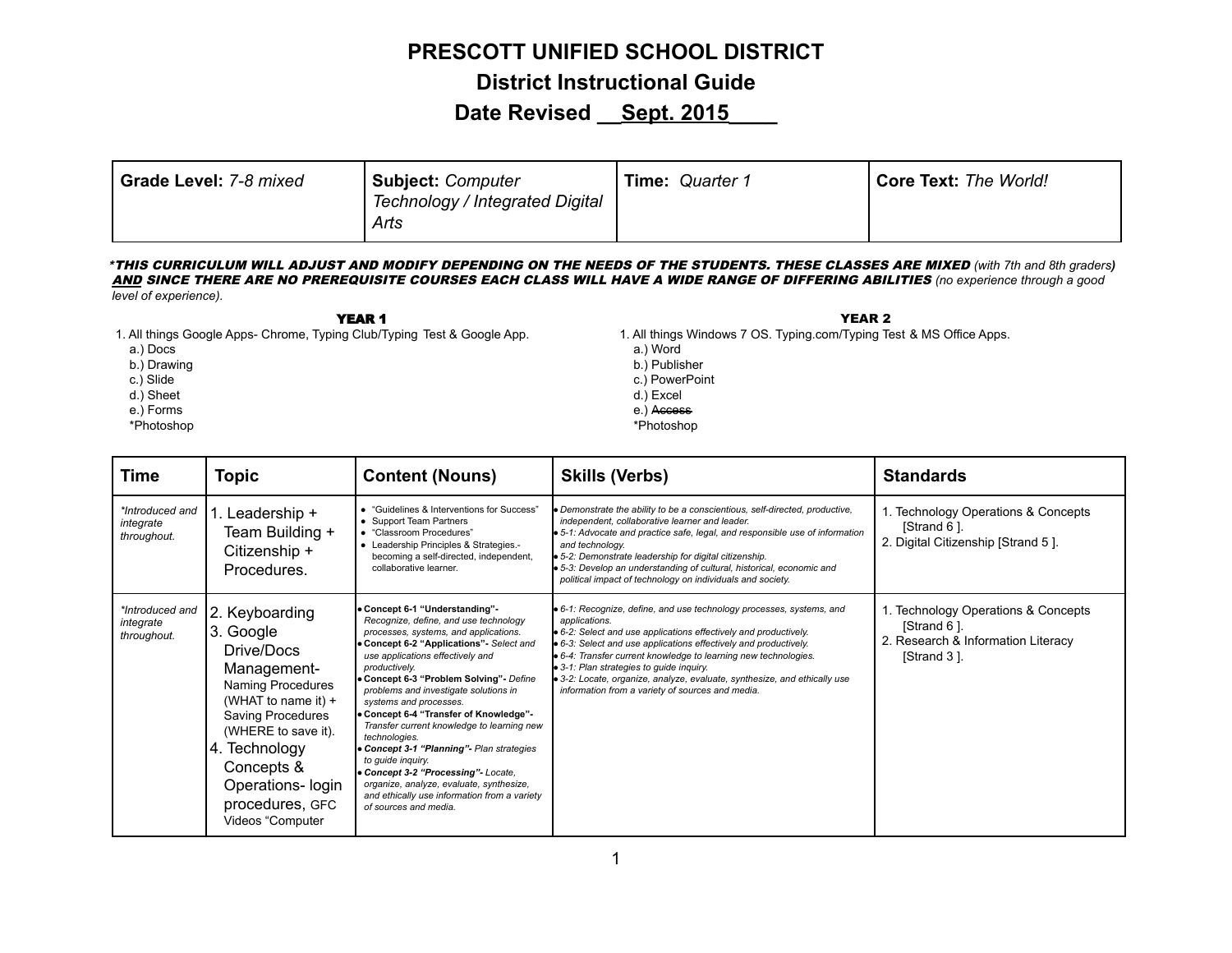#### **PRESCOTT UNIFIED SCHOOL DISTRICT**

#### **District Instructional Guide**

|                                             | Basics," maintenance,<br>troubleshooting & "5<br>Categories.<br>5. Google Mail<br>Processes<br>6. Word<br>Processing-<br>G-Docs & MS Word.                                                                        |                                                                                                                                                                                                                                                                                                                                                                                                                                                                                                                                                                                                                                                                                                                                                                                                                                                                                                                                                                                                                                                                                                                                                                                                                                                                                                                                                                                                                                                                                       |                                                                                                                                                                                                                                                                                                                                                                                                                                                                                                                                                                                                                                                                                                                                                                                                                                                                                                                                                                                                                                                                         |                                                                                                                                                                                                                                            |
|---------------------------------------------|-------------------------------------------------------------------------------------------------------------------------------------------------------------------------------------------------------------------|---------------------------------------------------------------------------------------------------------------------------------------------------------------------------------------------------------------------------------------------------------------------------------------------------------------------------------------------------------------------------------------------------------------------------------------------------------------------------------------------------------------------------------------------------------------------------------------------------------------------------------------------------------------------------------------------------------------------------------------------------------------------------------------------------------------------------------------------------------------------------------------------------------------------------------------------------------------------------------------------------------------------------------------------------------------------------------------------------------------------------------------------------------------------------------------------------------------------------------------------------------------------------------------------------------------------------------------------------------------------------------------------------------------------------------------------------------------------------------------|-------------------------------------------------------------------------------------------------------------------------------------------------------------------------------------------------------------------------------------------------------------------------------------------------------------------------------------------------------------------------------------------------------------------------------------------------------------------------------------------------------------------------------------------------------------------------------------------------------------------------------------------------------------------------------------------------------------------------------------------------------------------------------------------------------------------------------------------------------------------------------------------------------------------------------------------------------------------------------------------------------------------------------------------------------------------------|--------------------------------------------------------------------------------------------------------------------------------------------------------------------------------------------------------------------------------------------|
| *Introduced and<br>integrate<br>throughout. | 7. Digital<br>Citizenship-<br>Human Dignity +<br>Net Safety +<br><b>Copyright Laws</b><br>8. Google Forms.<br>9. Study Skills-<br>Kahoots!<br>10. Desktop<br>Publishing-MS<br>Publisher &<br>PowerPoint/G-Slides. | Concept 5-1 "Safety & Ethics"- Advocate<br>and practice safe, legal, and responsible<br>use of information and technology.<br>Concept 5-2 "Leadership for Digital<br>Citizenship"- Demonstrate leadership for<br>digital citizenship.<br>Concept 5-3 "Impact of Technology"-<br>Develop an understanding of cultural,<br>historical, economic and political impact of<br>technology on individuals and society.<br><b>Concept 2-1 "Effective Communication</b><br>Digital Interactions"- Communicate and<br>collaborate with others employing a variety<br>of digital environments and media.<br>Concept 2-2 "Digital Solutions"-<br>Contribute to project teams to produce<br>original works or solve problems.<br>Concept 2-3 "Global Connections"-<br>Create cultural understanding and global<br>awareness by interacting with learners of<br>other cultures.<br>Concept 3-1 "Planning"- Plan strategies<br>to guide inquiry.<br>Concept 3-2 "Processing"- Locate,<br>organize, analyze, evaluate, synthesize,<br>and ethically use information from a variety<br>of sources and media.<br>Concept 1-1 "Knowledge & Ideas"- Use<br>technology to generate knowledge and new<br>ideas.<br>Concept 1-2 "Models & Simulations"-<br>Use digital models and simulations to<br>examine real-world connections, explore<br>complex systems and issues, and enhance<br>understanding.<br>Concept 1-3 "Trends & Possibilities"-<br>Use technology to forecast trends and<br>possibilities. | 5-1: Advocate and practice safe, legal, and responsible use of information<br>and technology.<br>· 5-2: Demonstrate leadership for digital citizenship.<br>5-3: Develop an understanding of cultural, historical, economic and<br>political impact of technology on individuals and society.<br>■ 2-1: Communicate and collaborate with others employing a variety of<br>digital environments and media.<br>2-2: Contribute to project teams to produce original works or solve<br>problems.<br>· 2-3: Create cultural understanding and global awareness by interacting<br>with learners of other cultures.<br>• 3-1: Plan strategies to guide inquiry.<br>3-2: Locate, organize, analyze, evaluate, synthesize, and ethically use<br>information from a variety of sources and media.<br>• 1-1: Use technology to generate knowledge and new ideas.<br>1-2: Use digital models and simulations to examine real-world<br>connections, explore complex systems and issues, and enhance<br>understanding.<br>• 1-3: Use technology to forecast trends and possibilities. | 1. Technology Operations & Concepts<br>[Strand 6].<br>2. Digital Citizenship [Strand 5].<br>3. Communication & Collaboration [Strand<br>21.<br>4. Research & Information Literacy<br>[Strand 3].<br>5. Creativity & Innovation [Strand 1]. |
| *Introduced and<br>integrate<br>throughout. | 11. Code<br>12. Khan Academy<br>13. Growth                                                                                                                                                                        | Concept 4-1 "Investigation"- Identify and<br>define authentic problems and significant<br>questions for investigations.<br>Concept 4-2 "Exploring Solutions" Plan<br>and manage to develop solutions to answer<br>a question or complete a project.                                                                                                                                                                                                                                                                                                                                                                                                                                                                                                                                                                                                                                                                                                                                                                                                                                                                                                                                                                                                                                                                                                                                                                                                                                   | . 4-1: Identify and define authentic problems and significant questions for<br>investigations.<br>. 4-2: Plan and manage to develop solutions to answer a question or<br>complete a project.<br>· 1-1: Use technology to generate knowledge and new ideas.<br>· 1-2: Use digital models and simulations to examine real-world                                                                                                                                                                                                                                                                                                                                                                                                                                                                                                                                                                                                                                                                                                                                           | 1. Technology Operations & Concepts<br>[Strand 6].<br>2. Digital Citizenship [Strand 5].<br>3. Communication & Collaboration [Strand                                                                                                       |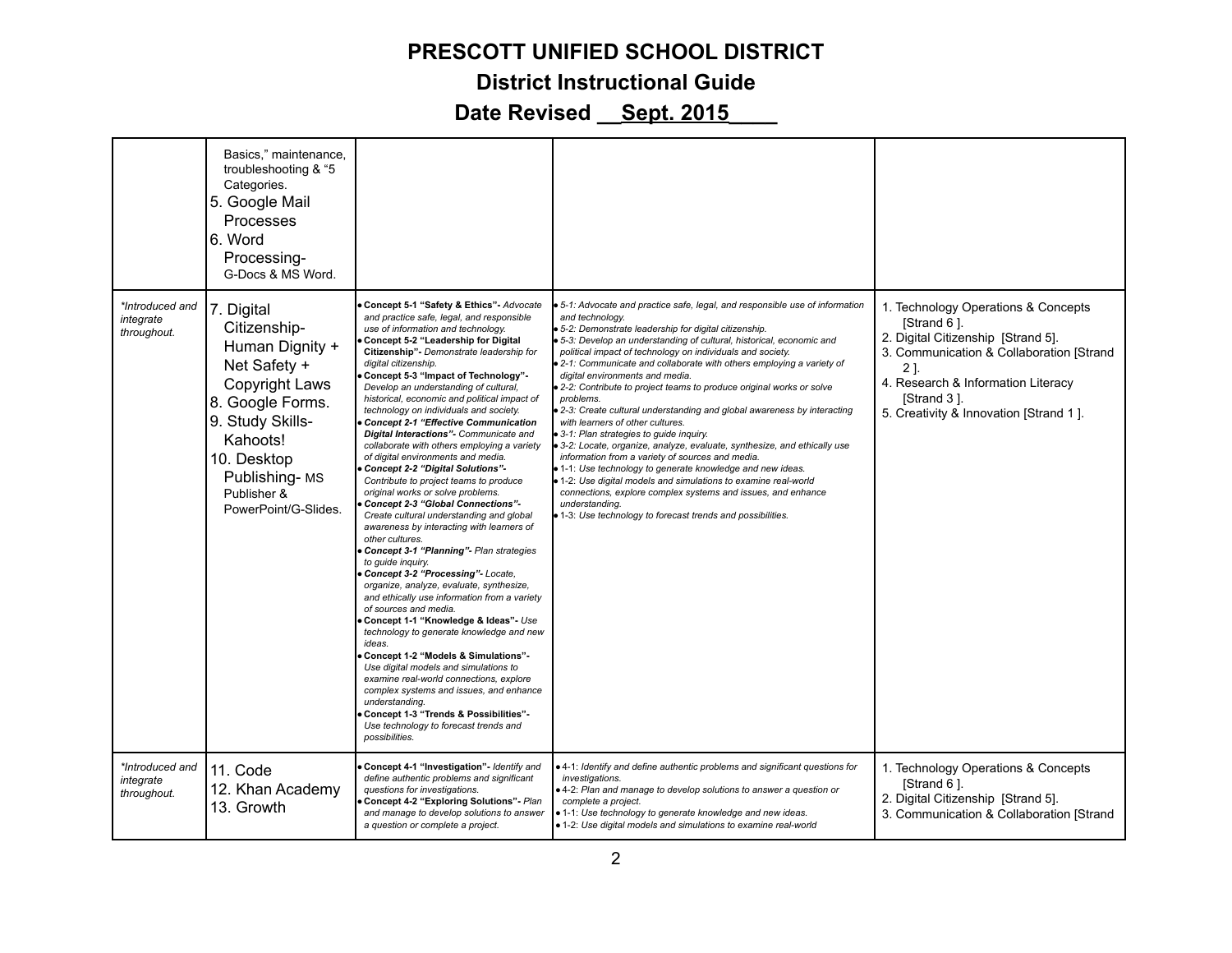|                                             | Mindset/Adaptive<br>Software<br>Activities- Problem<br>Solving, Conflict<br>Resolution, Critical<br>Thinking & Decision<br>making; Language<br>Learning;<br>MobyMax/AdaptedMi<br>nd Math/Reading;<br><b>Interpreting Powerful</b><br>Story Themes;                                                                                                                                                                     | Concept 1-1 "Knowledge & Ideas" - Use<br>technology to generate knowledge and new<br>ideas.<br>Concept 1-2 "Models & Simulations"-<br>Use digital models and simulations to<br>examine real-world connections, explore<br>complex systems and issues, and enhance<br>understanding.<br>Concept 1-3 "Trends & Possibilities"-<br>Use technology to forecast trends and<br>possibilities.                                                                                                                                                                                                                                                                                                                                                                                                                                                                                                                                                                                                                                                                                                                                                                                                                                                                                                                                                                                                                                                                                                                                                                           | connections, explore complex systems and issues, and enhance<br>understanding.<br>• 1-3: Use technology to forecast trends and possibilities.                                                                                                                                                                                                                                                                                                                                                                                                                                                                                                                                                                                                                                                                                                                                                                                                                                                                                                                                                                                                                                                                                                                                                                                                                                                                                                                                                                                                         | 2].<br>4. Critical Thinking & Problem Solving &<br>Decision Making [Strand 4].<br>5. Creativity & Innovation [Strand 1].                                                                                                                                                                                             |
|---------------------------------------------|------------------------------------------------------------------------------------------------------------------------------------------------------------------------------------------------------------------------------------------------------------------------------------------------------------------------------------------------------------------------------------------------------------------------|-------------------------------------------------------------------------------------------------------------------------------------------------------------------------------------------------------------------------------------------------------------------------------------------------------------------------------------------------------------------------------------------------------------------------------------------------------------------------------------------------------------------------------------------------------------------------------------------------------------------------------------------------------------------------------------------------------------------------------------------------------------------------------------------------------------------------------------------------------------------------------------------------------------------------------------------------------------------------------------------------------------------------------------------------------------------------------------------------------------------------------------------------------------------------------------------------------------------------------------------------------------------------------------------------------------------------------------------------------------------------------------------------------------------------------------------------------------------------------------------------------------------------------------------------------------------|-------------------------------------------------------------------------------------------------------------------------------------------------------------------------------------------------------------------------------------------------------------------------------------------------------------------------------------------------------------------------------------------------------------------------------------------------------------------------------------------------------------------------------------------------------------------------------------------------------------------------------------------------------------------------------------------------------------------------------------------------------------------------------------------------------------------------------------------------------------------------------------------------------------------------------------------------------------------------------------------------------------------------------------------------------------------------------------------------------------------------------------------------------------------------------------------------------------------------------------------------------------------------------------------------------------------------------------------------------------------------------------------------------------------------------------------------------------------------------------------------------------------------------------------------------|----------------------------------------------------------------------------------------------------------------------------------------------------------------------------------------------------------------------------------------------------------------------------------------------------------------------|
| *Introduced and<br>integrate<br>throughout. | 14. Video<br>Production<br>Projects-Animoto,<br>iMovie, Stop Motion<br>Projects.<br>15. Integrated,<br>Real-World<br>Projects Menu<br>(Independent<br>Learning<br>Projects)-<br>a.) Servant<br>Leadership<br>University<br>b.) Kindness &<br>Justice Projects.<br>c.) Cyber<br>Ambassadors<br>International<br><b>Goodwill Projects</b><br>(E-pals).<br>d.) MH Video<br><b>Production Team</b><br>e.) Careers Projects | Concept 1-1 "Knowledge & Ideas" - Use<br>technology to generate knowledge and new<br>ideas.<br>Concept 1-2 "Models & Simulations"-<br>Use digital models and simulations to<br>examine real-world connections, explore<br>complex systems and issues, and enhance<br>understanding.<br>Concept 1-3 "Trends & Possibilities"-<br>Use technology to forecast trends and<br>possibilities. Concept 3-2 "Processing"-<br>Locate, organize, analyze, evaluate,<br>synthesize, and ethically use information<br>from a variety of sources and media.<br>Concept 2-1 "Effective Communication<br>Digital Interactions"- Communicate and<br>collaborate with others employing a variety<br>of digital environments and media.<br>Concept 2-2 "Digital Solutions"-<br>Contribute to project teams to produce<br>original works or solve problems.<br>Concept 2-3 "Global Connections"-<br>Create cultural understanding and global<br>awareness by interacting with learners of<br>other cultures.<br>Concept 3-1 "Planning"- Plan strategies<br>to quide inquiry.<br>Concept 3-2 "Processing"- Locate,<br>organize, analyze, evaluate, synthesize,<br>and ethically use information from a variety<br>of sources and media.<br>Concept 4-1 "Investigation" Identify and<br>define authentic problems and significant<br>questions for investigations.<br>Concept 4-2 "Exploring Solutions" Plan<br>and manage to develop solutions to answer<br>a question or complete a project.<br>Concept 5-1 "Safety & Ethics"- Advocate<br>and practice safe, legal, and responsible | 1-1: Use technology to generate knowledge and new ideas.<br>1-2: Use digital models and simulations to examine real-world<br>connections, explore complex systems and issues, and enhance<br>understanding.<br>1-3: Use technology to forecast trends and possibilities.<br>2-1: Communicate and collaborate with others employing a variety of<br>digital environments and media.<br>2-2: Contribute to project teams to produce original works or solve<br>problems.<br>2-3: Create cultural understanding and global awareness by interacting<br>with learners of other cultures.<br>3-1: Plan strategies to guide inquiry.<br>3-2: Locate, organize, analyze, evaluate, synthesize, and ethically use<br>information from a variety of sources and media.<br>4-1: Identify and define authentic problems and significant questions for<br>investigations.<br>4-2: Plan and manage to develop solutions to answer a question or<br>complete a project.<br>5-1: Advocate and practice safe, legal, and responsible use of information<br>and technology.<br>· 5-2: Demonstrate leadership for digital citizenship.<br>5-3: Develop an understanding of cultural, historical, economic and<br>political impact of technology on individuals and society.<br>6-1: Recognize, define, and use technology processes, systems, and<br>applications.<br>6-2: Select and use applications effectively and productively.<br>6-3: Select and use applications effectively and productively.<br>6-4: Transfer current knowledge to learning new technologies. | 1. Creativity & Innovation [Strand 1]<br>2. Communication & Collaboration [Strand<br>21.<br>3. Research & Information Literacy<br>[Strand 3].<br>4. Critical Thinking & Problem Solving &<br>Decision Making [Strand 4].<br>5. Digital Citizenship [Strand 5].<br>6. Technology Operations & Concepts<br>[Strand 6]. |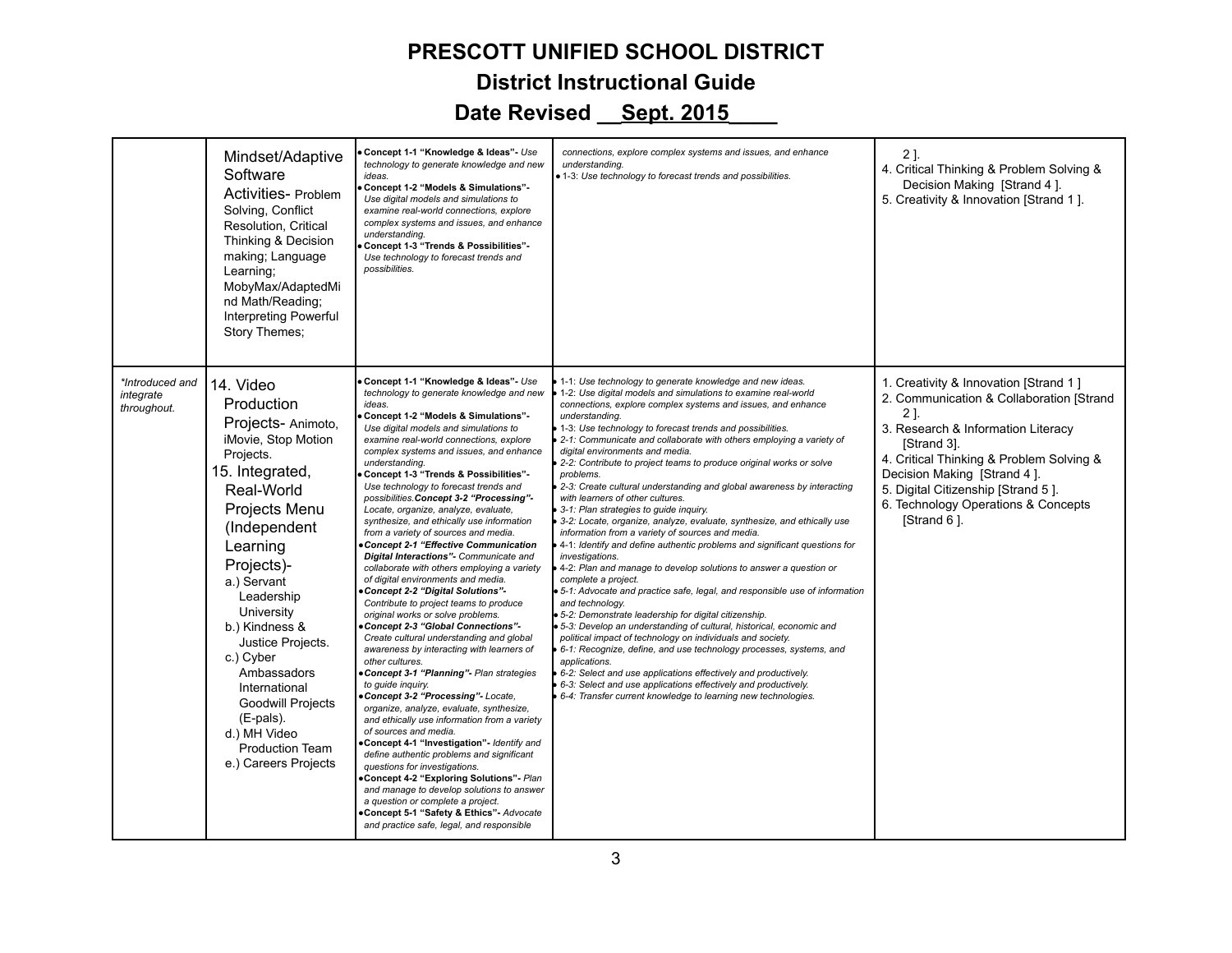|  | use of information and technology.<br>.Concept 5-2 "Leadership for Digital<br>Citizenship"- Demonstrate leadership for<br>digital citizenship.<br>•Concept 5-3 "Impact of Technology"-<br>Develop an understanding of cultural,<br>historical, economic and political impact of<br>technology on individuals and society<br>• Concept 6-1 "Understanding"<br>Recognize, define, and use technology<br>processes, systems, and applications.<br>• Concept 6-2 "Applications" Select and<br>use applications effectively and<br>productively.<br>• Concept 6-3 "Problem Solving" - Define<br>problems and investigate solutions in<br>systems and processes.<br>• Concept 6-4 "Transfer of Knowledge"-<br>Transfer current knowledge to learning new<br>technologies. |  |  |
|--|---------------------------------------------------------------------------------------------------------------------------------------------------------------------------------------------------------------------------------------------------------------------------------------------------------------------------------------------------------------------------------------------------------------------------------------------------------------------------------------------------------------------------------------------------------------------------------------------------------------------------------------------------------------------------------------------------------------------------------------------------------------------|--|--|
|--|---------------------------------------------------------------------------------------------------------------------------------------------------------------------------------------------------------------------------------------------------------------------------------------------------------------------------------------------------------------------------------------------------------------------------------------------------------------------------------------------------------------------------------------------------------------------------------------------------------------------------------------------------------------------------------------------------------------------------------------------------------------------|--|--|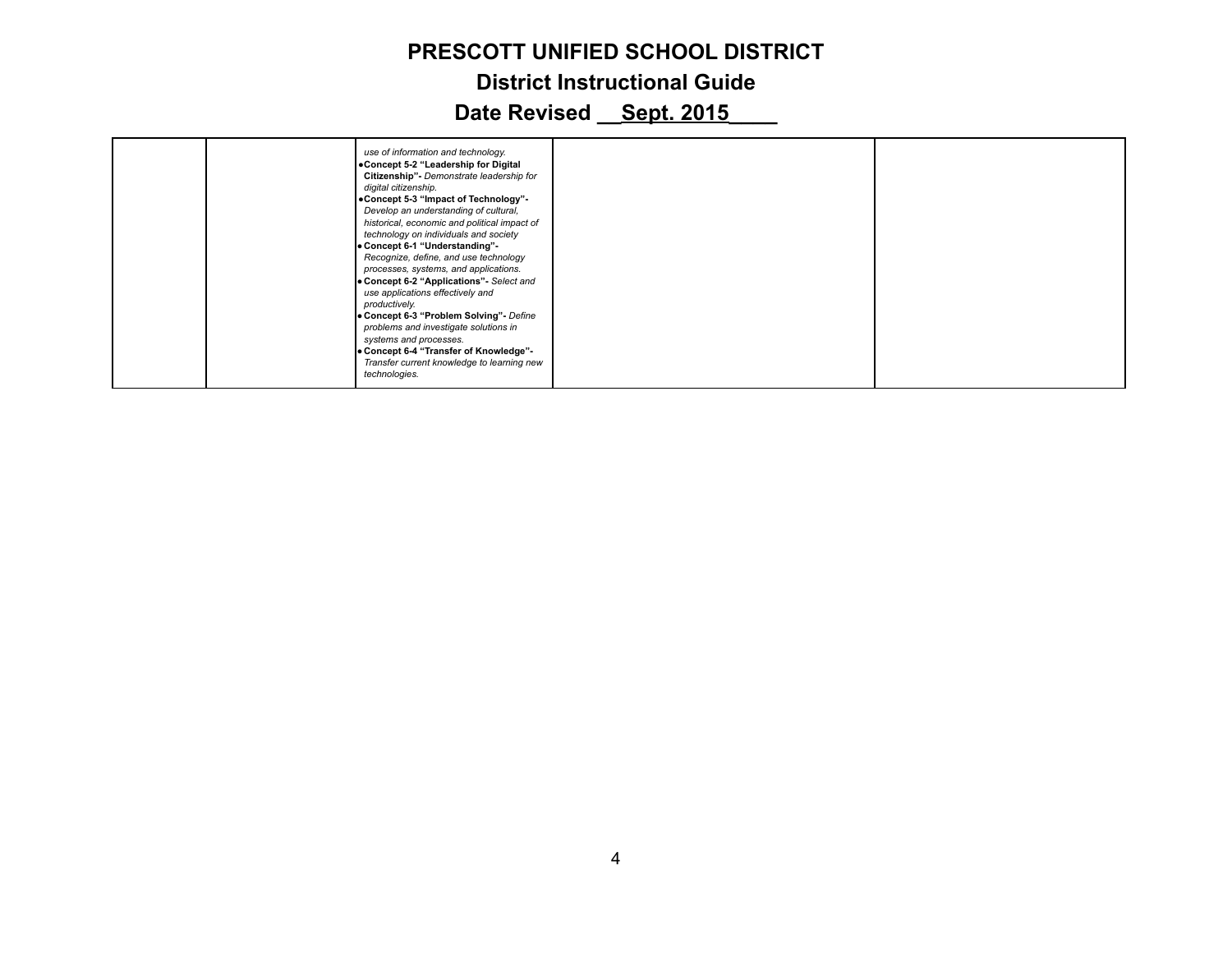| Grade Level: 7-8 mixed<br><b>Subject: Computer</b><br>Technology / Integrated Digital<br>Arts | <b>Time: Quarter 2</b> | <b>Core Text: The World!</b> |
|-----------------------------------------------------------------------------------------------|------------------------|------------------------------|
|-----------------------------------------------------------------------------------------------|------------------------|------------------------------|

| Time | <b>Topic</b>                                                                                                                            | <b>Content (Nouns)</b>                                                                                                                                                                                                                                                                                                                                                                                                                                                                                                                                                                                                                                                                                                                                                      | <b>Skills (Verbs)</b>                                                                                                                                                                                                                                                                                                                                                                                                                                                                                                                                                                                                                                                                                                                                           | <b>Standards</b>                                                                                                                                                                                                                                                                                                      |
|------|-----------------------------------------------------------------------------------------------------------------------------------------|-----------------------------------------------------------------------------------------------------------------------------------------------------------------------------------------------------------------------------------------------------------------------------------------------------------------------------------------------------------------------------------------------------------------------------------------------------------------------------------------------------------------------------------------------------------------------------------------------------------------------------------------------------------------------------------------------------------------------------------------------------------------------------|-----------------------------------------------------------------------------------------------------------------------------------------------------------------------------------------------------------------------------------------------------------------------------------------------------------------------------------------------------------------------------------------------------------------------------------------------------------------------------------------------------------------------------------------------------------------------------------------------------------------------------------------------------------------------------------------------------------------------------------------------------------------|-----------------------------------------------------------------------------------------------------------------------------------------------------------------------------------------------------------------------------------------------------------------------------------------------------------------------|
|      | 1. A continuation<br>and integration of<br>the processes<br>from Qt. 1.                                                                 | $\bullet$ See Qt.1                                                                                                                                                                                                                                                                                                                                                                                                                                                                                                                                                                                                                                                                                                                                                          | $\bullet$ See Qt.1                                                                                                                                                                                                                                                                                                                                                                                                                                                                                                                                                                                                                                                                                                                                              | 1. Creativity & Innovation [Strand 1]<br>2. Communication & Collaboration [Strand<br>2 ].<br>3. Research & Information Literacy<br>[Strand 3].<br>4. Critical Thinking & Problem Solving &<br>Decision Making [Strand 4].<br>5. Digital Citizenship [Strand 5].<br>6. Technology Operations & Concepts<br>[Strand 6]. |
|      | 2. Desktop<br>Publishing- "Coat<br>of Arms": Seasonal<br>Posters/Presentation<br>s- Publisher,<br>Photoshop,<br>PowerPoint,<br>Powtoon. | • Concept 6-1 "Understanding"-<br>Recognize, define, and use technology<br>processes, systems, and applications.<br>• Concept 6-2 "Applications" - Select and<br>use applications effectively and<br>productively.<br>Concept 6-3 "Problem Solving" - Define<br>problems and investigate solutions in<br>systems and processes.<br>Concept 6-4 "Transfer of Knowledge"-<br>Transfer current knowledge to learning<br>new technologies.<br>. Concept 1-1 "Knowledge & Ideas"- Use<br>technology to generate knowledge and<br>new ideas.<br>• Concept 1-2 "Models & Simulations"-<br>Use digital models and simulations to<br>examine real-world connections, explore<br>complex systems and issues, and<br>enhance understanding.<br>• Concept 1-3 "Trends & Possibilities"- | • 6-1: Recognize, define, and use technology processes, systems, and<br>applications.<br>• 6-2: Select and use applications effectively and productively.<br>• 6-3: Select and use applications effectively and productively.<br>• 6-4: Transfer current knowledge to learning new technologies.<br>• 1-1: Use technology to generate knowledge and new ideas.<br>• 1-2: Use digital models and simulations to examine real-world<br>connections, explore complex systems and issues, and enhance<br>understanding.<br>• 1-3: Use technology to forecast trends and possibilities.<br>• 3-1: Plan strategies to quide inquiry.<br>• 3-2: Locate, organize, analyze, evaluate, synthesize, and ethically use<br>information from a variety of sources and media. | 1. Technology Operations & Concepts<br>[Strand 6].<br>2. Creativity & Innovation [Strand 1].<br>3. Research & Information Literacy<br>[Strand 3].                                                                                                                                                                     |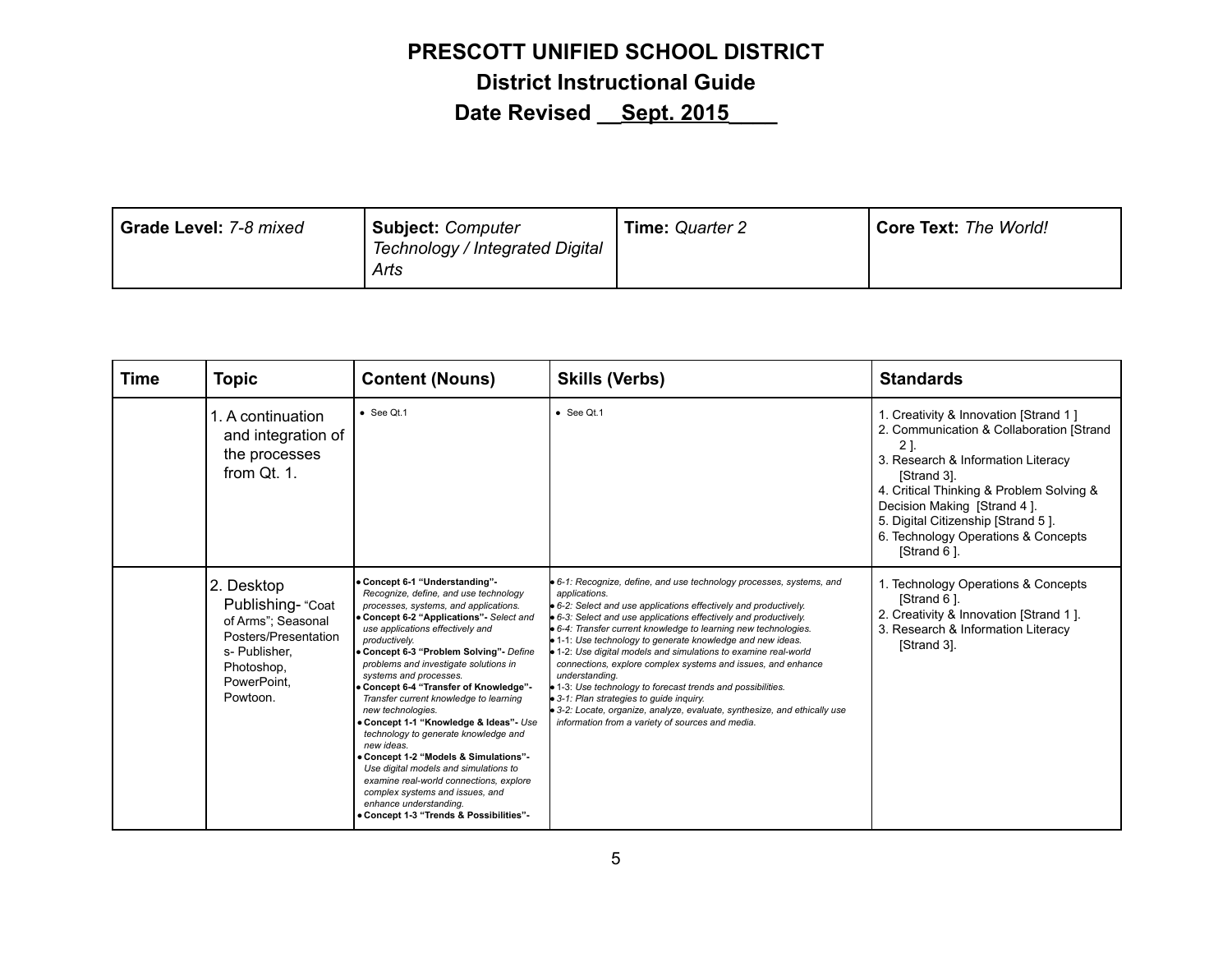|                                                                                  | Use technology to forecast trends and<br>possibilities.<br>Concept 3-1 "Planning" - Plan strategies<br>to quide inquiry.<br>Concept 3-2 "Processing"- Locate,<br>organize, analyze, evaluate, synthesize,<br>and ethically use information from a variety<br>of sources and media.                                                                                                                                                                                                                                                                                                                                                                                                                                                                                                                                                                                                                                                                                                                                                                                                  |                                                                                                                                                                                                                                                                                                                                                                                                                                                                                                                                                                                                                                                                                                                                                                                                                                                                                                                                                           |                                                                                                                                                                                                                                                                                                                      |
|----------------------------------------------------------------------------------|-------------------------------------------------------------------------------------------------------------------------------------------------------------------------------------------------------------------------------------------------------------------------------------------------------------------------------------------------------------------------------------------------------------------------------------------------------------------------------------------------------------------------------------------------------------------------------------------------------------------------------------------------------------------------------------------------------------------------------------------------------------------------------------------------------------------------------------------------------------------------------------------------------------------------------------------------------------------------------------------------------------------------------------------------------------------------------------|-----------------------------------------------------------------------------------------------------------------------------------------------------------------------------------------------------------------------------------------------------------------------------------------------------------------------------------------------------------------------------------------------------------------------------------------------------------------------------------------------------------------------------------------------------------------------------------------------------------------------------------------------------------------------------------------------------------------------------------------------------------------------------------------------------------------------------------------------------------------------------------------------------------------------------------------------------------|----------------------------------------------------------------------------------------------------------------------------------------------------------------------------------------------------------------------------------------------------------------------------------------------------------------------|
| 3. Spreadsheets-<br>Google Sheets &<br>Excel.                                    | • Concept 6-1 "Understanding"<br>Recognize, define, and use technology<br>processes, systems, and applications.<br>Concept 6-2 "Applications" Select and<br>use applications effectively and<br>productively.<br>Concept 6-3 "Problem Solving"- Define<br>problems and investigate solutions in<br>systems and processes.<br>Concept 6-4 "Transfer of Knowledge"-<br>Transfer current knowledge to learning<br>new technologies.<br>Concept 4-1 "Investigation"- Identify and<br>define authentic problems and significant<br>questions for investigations.<br>Concept 4-2 "Exploring Solutions" - Plan<br>and manage to develop solutions to<br>answer a question or complete a project.<br>Concept 1-1 "Knowledge & Ideas"- Use<br>technology to generate knowledge and<br>new ideas.<br>Concept 1-2 "Models & Simulations"-<br>Use digital models and simulations to<br>examine real-world connections, explore<br>complex systems and issues, and enhance<br>understanding.<br>Concept 1-3 "Trends & Possibilities"-<br>Use technology to forecast trends and<br>possibilities. | 6-1: Recognize, define, and use technology processes, systems, and<br>applications.<br>6-2: Select and use applications effectively and productively.<br>6-3: Select and use applications effectively and productively.<br>6-4: Transfer current knowledge to learning new technologies.<br>. 4-1: Identify and define authentic problems and significant questions for<br>investigations.<br>. 4-2: Plan and manage to develop solutions to answer a question or<br>complete a project.<br>• 1-1: Use technology to generate knowledge and new ideas.<br>• 1-2: Use digital models and simulations to examine real-world<br>connections, explore complex systems and issues, and enhance<br>understanding.<br>· 1-3: Use technology to forecast trends and possibilities.                                                                                                                                                                                | 1. Technology Operations & Concepts<br>[Strand 6].<br>2. Critical Thinking & Problem Solving &<br>Decision Making [Strand 4].<br>3. Creativity & Innovation [Strand 1].                                                                                                                                              |
| 4. Net Searching &<br>Validity.<br>5. Web Site<br>Design- Google<br><b>Sites</b> | Concept 1-1 "Knowledge & Ideas"- Use<br>technology to generate knowledge and<br>new ideas.<br>Concept 1-2 "Models & Simulations"-<br>Use digital models and simulations to<br>examine real-world connections, explore<br>complex systems and issues, and enhance<br>understanding.<br>Concept 1-3 "Trends & Possibilities"-<br>Use technology to forecast trends and<br>possibilities. Concept 3-2 "Processing"-<br>Locate, organize, analyze, evaluate,<br>synthesize, and ethically use information<br>from a variety of sources and media.<br>Concept 2-1 "Effective Communication<br>Digital Interactions"- Communicate and<br>collaborate with others employing a variety<br>of digital environments and media.                                                                                                                                                                                                                                                                                                                                                                | 1-1: Use technology to generate knowledge and new ideas.<br>1-2: Use digital models and simulations to examine real-world<br>connections, explore complex systems and issues, and enhance<br>understanding.<br>1-3: Use technology to forecast trends and possibilities.<br>2-1: Communicate and collaborate with others employing a variety of<br>digital environments and media.<br>2-2: Contribute to project teams to produce original works or solve<br>problems.<br>2-3: Create cultural understanding and global awareness by interacting<br>with learners of other cultures.<br>3-1: Plan strategies to guide inquiry.<br>3-2: Locate, organize, analyze, evaluate, synthesize, and ethically use<br>information from a variety of sources and media.<br>4-1: Identify and define authentic problems and significant questions for<br>investigations.<br>4-2: Plan and manage to develop solutions to answer a question or<br>complete a project. | 1. Creativity & Innovation [Strand 1]<br>2. Communication & Collaboration [Strand<br>21.<br>3. Research & Information Literacy<br>[Strand 3].<br>4. Critical Thinking & Problem Solving &<br>Decision Making [Strand 4].<br>5. Digital Citizenship [Strand 5].<br>6. Technology Operations & Concepts<br>[Strand 6]. |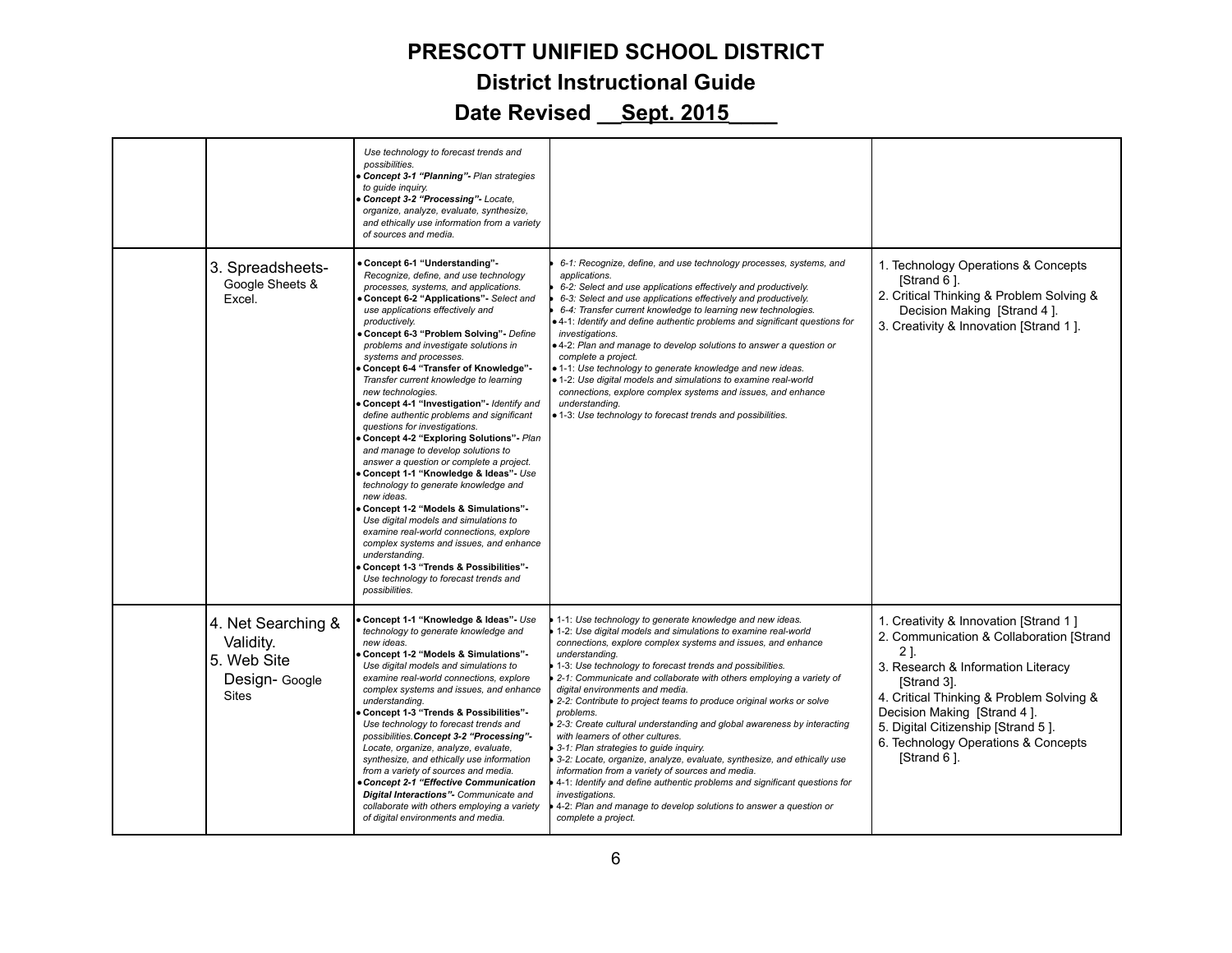|                                                     | Concept 2-2 "Digital Solutions"-<br>Contribute to project teams to produce<br>original works or solve problems.<br>Concept 2-3 "Global Connections"-<br>Create cultural understanding and global<br>awareness by interacting with learners of<br>other cultures.<br>Concept 3-1 "Planning"- Plan strategies<br>to guide inquiry.<br>Concept 3-2 "Processing"- Locate,<br>organize, analyze, evaluate, synthesize,<br>and ethically use information from a variety<br>of sources and media.<br>Concept 4-1 "Investigation"- Identify and<br>define authentic problems and significant<br>questions for investigations.<br>Concept 4-2 "Exploring Solutions" Plan<br>and manage to develop solutions to<br>answer a question or complete a project.<br>Concept 5-1 "Safety & Ethics"- Advocate<br>and practice safe, legal, and responsible<br>use of information and technology.<br>Concept 5-2 "Leadership for Digital<br>Citizenship"- Demonstrate leadership for<br>digital citizenship.<br>Concept 5-3 "Impact of Technology"<br>Develop an understanding of cultural,<br>historical, economic and political impact of<br>technology on individuals and society<br>Concept 6-1 "Understanding"<br>Recognize, define, and use technology<br>processes, systems, and applications.<br>Concept 6-2 "Applications" Select and<br>use applications effectively and<br>productively.<br>Concept 6-3 "Problem Solving" - Define<br>problems and investigate solutions in<br>systems and processes.<br>Concept 6-4 "Transfer of Knowledge"-<br>Transfer current knowledge to learning<br>new technologies. | 5-1: Advocate and practice safe, legal, and responsible use of information<br>and technology.<br>5-2: Demonstrate leadership for digital citizenship.<br>5-3: Develop an understanding of cultural, historical, economic and<br>political impact of technology on individuals and society.<br>6-1: Recognize, define, and use technology processes, systems, and<br>applications.<br>6-2: Select and use applications effectively and productively.<br>6-3: Select and use applications effectively and productively.<br>6-4: Transfer current knowledge to learning new technologies.                                                                                                                                                                                                                                                                            |                                                                                                                                                                                                                           |
|-----------------------------------------------------|-------------------------------------------------------------------------------------------------------------------------------------------------------------------------------------------------------------------------------------------------------------------------------------------------------------------------------------------------------------------------------------------------------------------------------------------------------------------------------------------------------------------------------------------------------------------------------------------------------------------------------------------------------------------------------------------------------------------------------------------------------------------------------------------------------------------------------------------------------------------------------------------------------------------------------------------------------------------------------------------------------------------------------------------------------------------------------------------------------------------------------------------------------------------------------------------------------------------------------------------------------------------------------------------------------------------------------------------------------------------------------------------------------------------------------------------------------------------------------------------------------------------------------------------------------------------------------------------------------|-------------------------------------------------------------------------------------------------------------------------------------------------------------------------------------------------------------------------------------------------------------------------------------------------------------------------------------------------------------------------------------------------------------------------------------------------------------------------------------------------------------------------------------------------------------------------------------------------------------------------------------------------------------------------------------------------------------------------------------------------------------------------------------------------------------------------------------------------------------------|---------------------------------------------------------------------------------------------------------------------------------------------------------------------------------------------------------------------------|
| 6. Audio<br>Production-<br>GarageBand,<br>Audacity. | Concept 6-1 "Understanding"-<br>Recognize, define, and use technology<br>processes, systems, and applications.<br>Concept 6-2 "Applications" Select and<br>use applications effectively and<br>productively.<br>Concept 6-3 "Problem Solving" - Define<br>problems and investigate solutions in<br>systems and processes.<br>Concept 6-4 "Transfer of Knowledge"-<br>Transfer current knowledge to learning.<br>Concept 2-1 "Effective Communication<br>Digital Interactions"- Communicate and<br>collaborate with others employing a variety<br>of digital environments and media.<br>Concept 2-2 "Digital Solutions"-                                                                                                                                                                                                                                                                                                                                                                                                                                                                                                                                                                                                                                                                                                                                                                                                                                                                                                                                                                               | 6-1: Recognize, define, and use technology processes, systems, and<br>applications.<br>6-2: Select and use applications effectively and productively.<br>6-3: Select and use applications effectively and productively.<br>6-4: Transfer current knowledge to learning new technologies.<br>2-1: Communicate and collaborate with others employing a variety of<br>digital environments and media.<br>2-2: Contribute to project teams to produce original works or solve<br>problems.<br>2-3: Create cultural understanding and global awareness by interacting<br>with learners of other cultures<br>. 4-1: Identify and define authentic problems and significant questions for<br>investigations.<br>• 4-2: Plan and manage to develop solutions to answer a question or<br>complete a project.<br>• 1-1: Use technology to generate knowledge and new ideas. | 1. Technology Operations & Concepts<br>[Strand 6].<br>2. Communication & Collaboration [Strand<br>21<br>3. Critical Thinking & Problem Solving &<br>Decision Making [Strand 4].<br>4. Creativity & Innovation [Strand 1]. |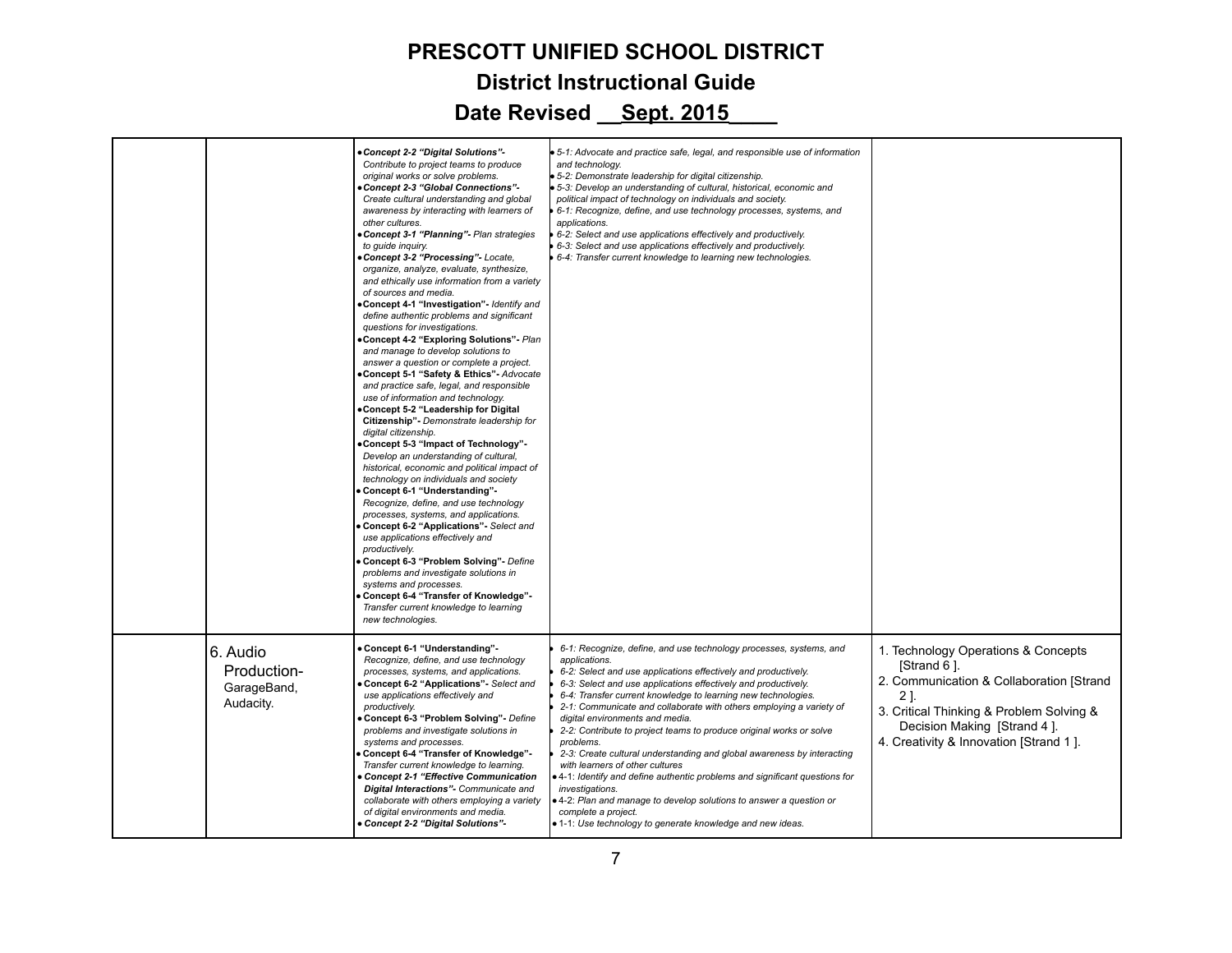|                                             |                                                                                                                                                                                                                                                                                                                    | Contribute to project teams to produce<br>original works or solve problems.<br>Concept 2-3 "Global Connections"-<br>Create cultural understanding and global<br>awareness by interacting with learners of<br>other cultures.<br>Concept 4-1 "Investigation"- Identify and<br>define authentic problems and significant<br>questions for investigations.<br>Concept 4-2 "Exploring Solutions" Plan<br>and manage to develop solutions to<br>answer a question or complete a project.<br>new technologies.<br>Concept 1-1 "Knowledge & Ideas"- Use<br>technology to generate knowledge and<br>new ideas.<br>Concept 1-2 "Models & Simulations"-<br>Use digital models and simulations to<br>examine real-world connections, explore<br>complex systems and issues, and enhance<br>understanding.<br>Concept 1-3 "Trends & Possibilities"-<br>Use technology to forecast trends and<br>possibilities. Concept 3-2 "Processing"-<br>Locate, organize, analyze, evaluate,<br>synthesize, and ethically use information<br>from a variety of sources and media. | • 1-2: Use digital models and simulations to examine real-world<br>connections, explore complex systems and issues, and enhance<br>understanding.<br>• 1-3: Use technology to forecast trends and possibilities.                                                                                                                                                                                                                                                              |                                                                                                                                                                                                                                                                  |
|---------------------------------------------|--------------------------------------------------------------------------------------------------------------------------------------------------------------------------------------------------------------------------------------------------------------------------------------------------------------------|-----------------------------------------------------------------------------------------------------------------------------------------------------------------------------------------------------------------------------------------------------------------------------------------------------------------------------------------------------------------------------------------------------------------------------------------------------------------------------------------------------------------------------------------------------------------------------------------------------------------------------------------------------------------------------------------------------------------------------------------------------------------------------------------------------------------------------------------------------------------------------------------------------------------------------------------------------------------------------------------------------------------------------------------------------------|-------------------------------------------------------------------------------------------------------------------------------------------------------------------------------------------------------------------------------------------------------------------------------------------------------------------------------------------------------------------------------------------------------------------------------------------------------------------------------|------------------------------------------------------------------------------------------------------------------------------------------------------------------------------------------------------------------------------------------------------------------|
| *Introduced and<br>integrate<br>throughout. | 7. cont. Code<br>8. cont. Khan<br>Academy<br>9. cont. Growth<br>Mindset/Adaptive<br>Software<br>Activities- Problem<br>Solving, Conflict<br>Resolution, Critical<br>Thinking & Decision<br>making; Language<br>Learning;<br>MobyMax/AdaptedMi<br>nd Math/Reading;<br><b>Interpreting Powerful</b><br>Story Themes; | Concept 4-1 "Investigation" Identify and<br>define authentic problems and significant<br>questions for investigations.<br>Concept 4-2 "Exploring Solutions" - Plan<br>and manage to develop solutions to<br>answer a question or complete a project.<br>Concept 1-1 "Knowledge & Ideas"- Use<br>technology to generate knowledge and<br>new ideas.<br>Concept 1-2 "Models & Simulations"-<br>Use digital models and simulations to<br>examine real-world connections, explore<br>complex systems and issues, and enhance<br>understanding.<br>Concept 1-3 "Trends & Possibilities"-<br>Use technology to forecast trends and<br>possibilities.                                                                                                                                                                                                                                                                                                                                                                                                            | . 4-1: Identify and define authentic problems and significant questions for<br>investigations.<br>.4-2: Plan and manage to develop solutions to answer a question or<br>complete a project.<br>• 1-1: Use technology to generate knowledge and new ideas.<br>• 1-2: Use digital models and simulations to examine real-world<br>connections, explore complex systems and issues, and enhance<br>understanding.<br>• 1-3: Use technology to forecast trends and possibilities. | 1. Technology Operations & Concepts<br>[Strand 6].<br>2. Digital Citizenship [Strand 5].<br>3. Communication & Collaboration [Strand<br>21.<br>4. Critical Thinking & Problem Solving &<br>Decision Making [Strand 4].<br>5. Creativity & Innovation [Strand 1]. |
|                                             | 10. cont.<br>Integrated,<br>Real-World                                                                                                                                                                                                                                                                             | Concept 1-1 "Knowledge & Ideas"- Use<br>technology to generate knowledge and<br>new ideas.<br>Concept 1-2 "Models & Simulations"-<br>Use digital models and simulations to                                                                                                                                                                                                                                                                                                                                                                                                                                                                                                                                                                                                                                                                                                                                                                                                                                                                                | 1-1: Use technology to generate knowledge and new ideas.<br>1-2: Use digital models and simulations to examine real-world<br>connections, explore complex systems and issues, and enhance<br>understanding.<br>1-3: Use technology to forecast trends and possibilities.                                                                                                                                                                                                      | 1. Creativity & Innovation [Strand 1]<br>2. Communication & Collaboration [Strand<br>21.<br>3. Research & Information Literacy                                                                                                                                   |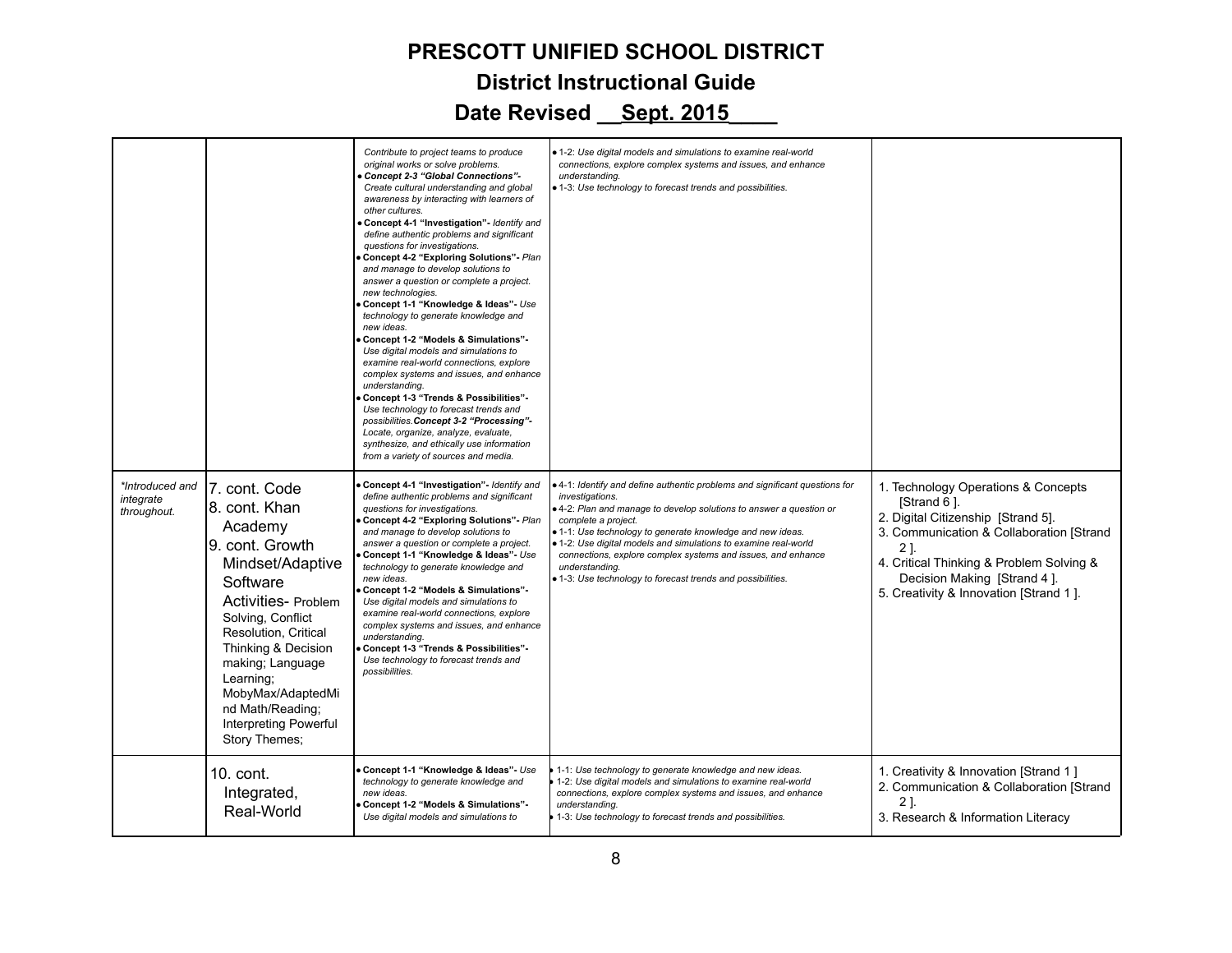| Projects Menu<br>(Independent<br>Learning<br>Projects)-<br>a.) Servant<br>Leadership<br>University<br>b.) Kindness &<br>Justice Projects.<br>c.) Cyber<br>Ambassadors<br>International<br><b>Goodwill Projects</b><br>(E-pals).<br>d.) MH Video<br><b>Production Team</b><br>e.) Careers Projects | examine real-world connections, explore<br>complex systems and issues, and enhance<br>understanding.<br>Concept 1-3 "Trends & Possibilities"-<br>Use technology to forecast trends and<br>possibilities.Concept 3-2 "Processing"-<br>Locate, organize, analyze, evaluate,<br>synthesize, and ethically use information<br>from a variety of sources and media.<br>Concept 2-1 "Effective Communication<br>Digital Interactions"- Communicate and<br>collaborate with others employing a variety<br>of digital environments and media.<br>Concept 2-2 "Digital Solutions"-<br>Contribute to project teams to produce<br>original works or solve problems.<br>Concept 2-3 "Global Connections"-<br>Create cultural understanding and global<br>awareness by interacting with learners of<br>other cultures.<br>Concept 3-1 "Planning"- Plan strategies<br>to quide inquiry.<br>Concept 3-2 "Processing"- Locate,<br>organize, analyze, evaluate, synthesize,<br>and ethically use information from a variety<br>of sources and media.<br>Concept 4-1 "Investigation" Identify and<br>define authentic problems and significant<br>questions for investigations.<br>Concept 4-2 "Exploring Solutions" - Plan<br>and manage to develop solutions to<br>answer a question or complete a project.<br>Concept 5-1 "Safety & Ethics"- Advocate<br>and practice safe, legal, and responsible<br>use of information and technology.<br>Concept 5-2 "Leadership for Digital<br>Citizenship"- Demonstrate leadership for<br>digital citizenship.<br>Concept 5-3 "Impact of Technology"-<br>Develop an understanding of cultural,<br>historical, economic and political impact of<br>technology on individuals and society<br>Concept 6-1 "Understanding"<br>Recognize, define, and use technology<br>processes, systems, and applications.<br>Concept 6-2 "Applications" Select and<br>use applications effectively and<br>productively.<br>Concept 6-3 "Problem Solving"- Define<br>problems and investigate solutions in<br>systems and processes.<br>Concept 6-4 "Transfer of Knowledge"-<br>Transfer current knowledge to learning<br>new technologies. | 2-1: Communicate and collaborate with others employing a variety of<br>digital environments and media.<br>2-2: Contribute to project teams to produce original works or solve<br>problems.<br>2-3: Create cultural understanding and global awareness by interacting<br>with learners of other cultures.<br>3-1: Plan strategies to guide inquiry.<br>3-2: Locate, organize, analyze, evaluate, synthesize, and ethically use<br>information from a variety of sources and media.<br>4-1: Identify and define authentic problems and significant questions for<br><i>investigations.</i><br>4-2: Plan and manage to develop solutions to answer a question or<br>complete a project.<br>5-1: Advocate and practice safe, legal, and responsible use of information<br>and technology.<br>5-2: Demonstrate leadership for digital citizenship.<br>• 5-3: Develop an understanding of cultural, historical, economic and<br>political impact of technology on individuals and society.<br>6-1: Recognize, define, and use technology processes, systems, and<br>applications.<br>6-2: Select and use applications effectively and productively.<br>6-3: Select and use applications effectively and productively.<br>6-4: Transfer current knowledge to learning new technologies. | [Strand 3].<br>4. Critical Thinking & Problem Solving &<br>Decision Making [Strand 4].<br>5. Digital Citizenship [Strand 5].<br>6. Technology Operations & Concepts<br>[Strand 6]. |
|---------------------------------------------------------------------------------------------------------------------------------------------------------------------------------------------------------------------------------------------------------------------------------------------------|-------------------------------------------------------------------------------------------------------------------------------------------------------------------------------------------------------------------------------------------------------------------------------------------------------------------------------------------------------------------------------------------------------------------------------------------------------------------------------------------------------------------------------------------------------------------------------------------------------------------------------------------------------------------------------------------------------------------------------------------------------------------------------------------------------------------------------------------------------------------------------------------------------------------------------------------------------------------------------------------------------------------------------------------------------------------------------------------------------------------------------------------------------------------------------------------------------------------------------------------------------------------------------------------------------------------------------------------------------------------------------------------------------------------------------------------------------------------------------------------------------------------------------------------------------------------------------------------------------------------------------------------------------------------------------------------------------------------------------------------------------------------------------------------------------------------------------------------------------------------------------------------------------------------------------------------------------------------------------------------------------------------------------------------------------------------------------------------------------------------------------------------------|----------------------------------------------------------------------------------------------------------------------------------------------------------------------------------------------------------------------------------------------------------------------------------------------------------------------------------------------------------------------------------------------------------------------------------------------------------------------------------------------------------------------------------------------------------------------------------------------------------------------------------------------------------------------------------------------------------------------------------------------------------------------------------------------------------------------------------------------------------------------------------------------------------------------------------------------------------------------------------------------------------------------------------------------------------------------------------------------------------------------------------------------------------------------------------------------------------------------------------------------------------------------------------|------------------------------------------------------------------------------------------------------------------------------------------------------------------------------------|

*\*THERE IS NO QT. 3 & 4- THIS CLASS IS ONE SEMESTER LONG.*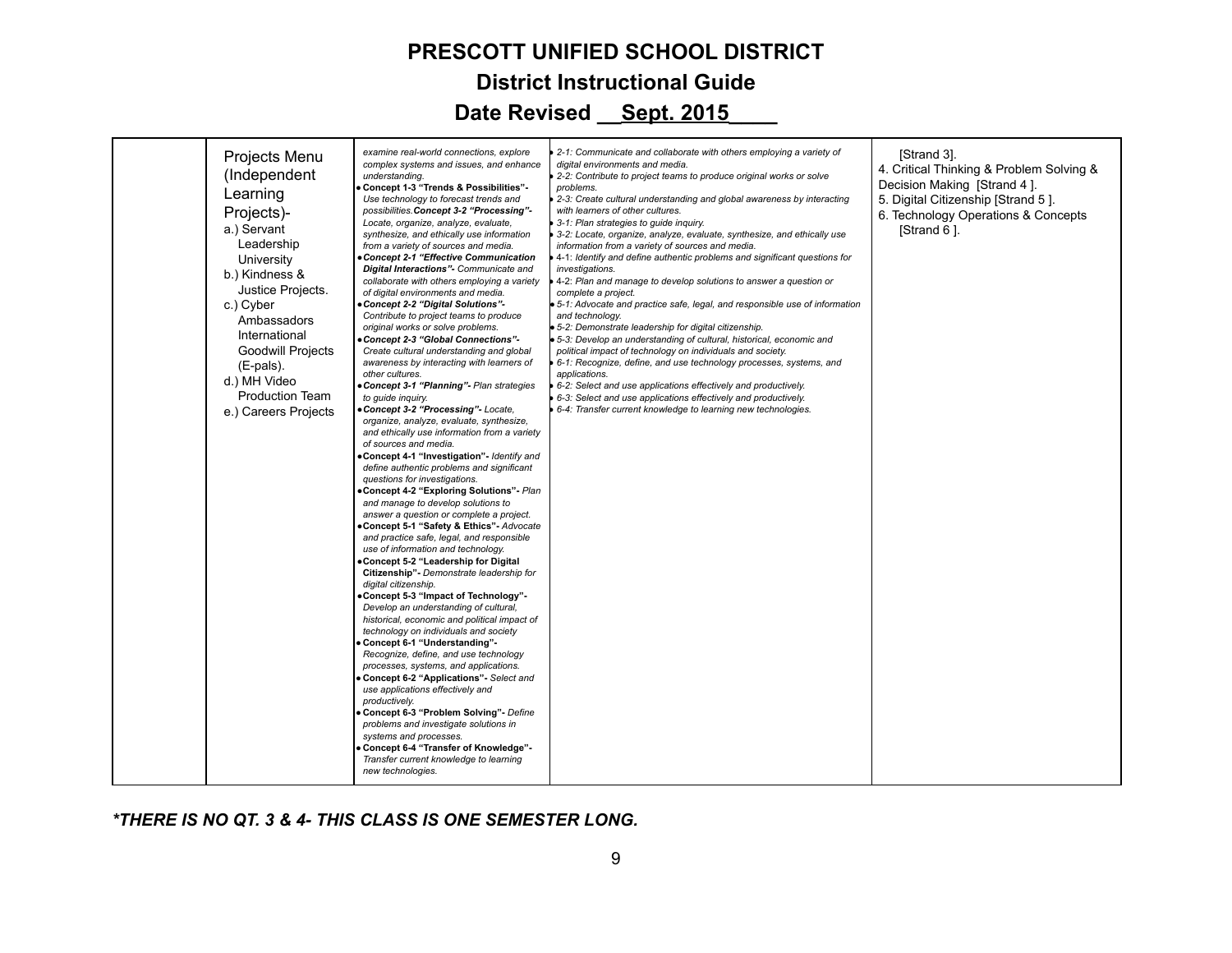| Grade  | Subiect. | --           | Core  |
|--------|----------|--------------|-------|
| Level: |          | Quarter 3    | Text: |
|        |          | <b>Fime:</b> |       |
|        |          |              |       |

| <b>Time</b> | Topic | <b>Content (Nouns)</b> | <b>Skills (Verbs)</b> | <b>Standards</b> |
|-------------|-------|------------------------|-----------------------|------------------|
|             |       |                        |                       |                  |
|             |       |                        |                       |                  |
|             |       |                        |                       |                  |
|             |       |                        |                       |                  |
|             |       |                        |                       |                  |
|             |       |                        |                       |                  |
|             |       |                        |                       |                  |
|             |       |                        |                       |                  |
|             |       |                        |                       |                  |
|             |       |                        |                       |                  |
|             |       |                        |                       |                  |
|             |       |                        |                       |                  |